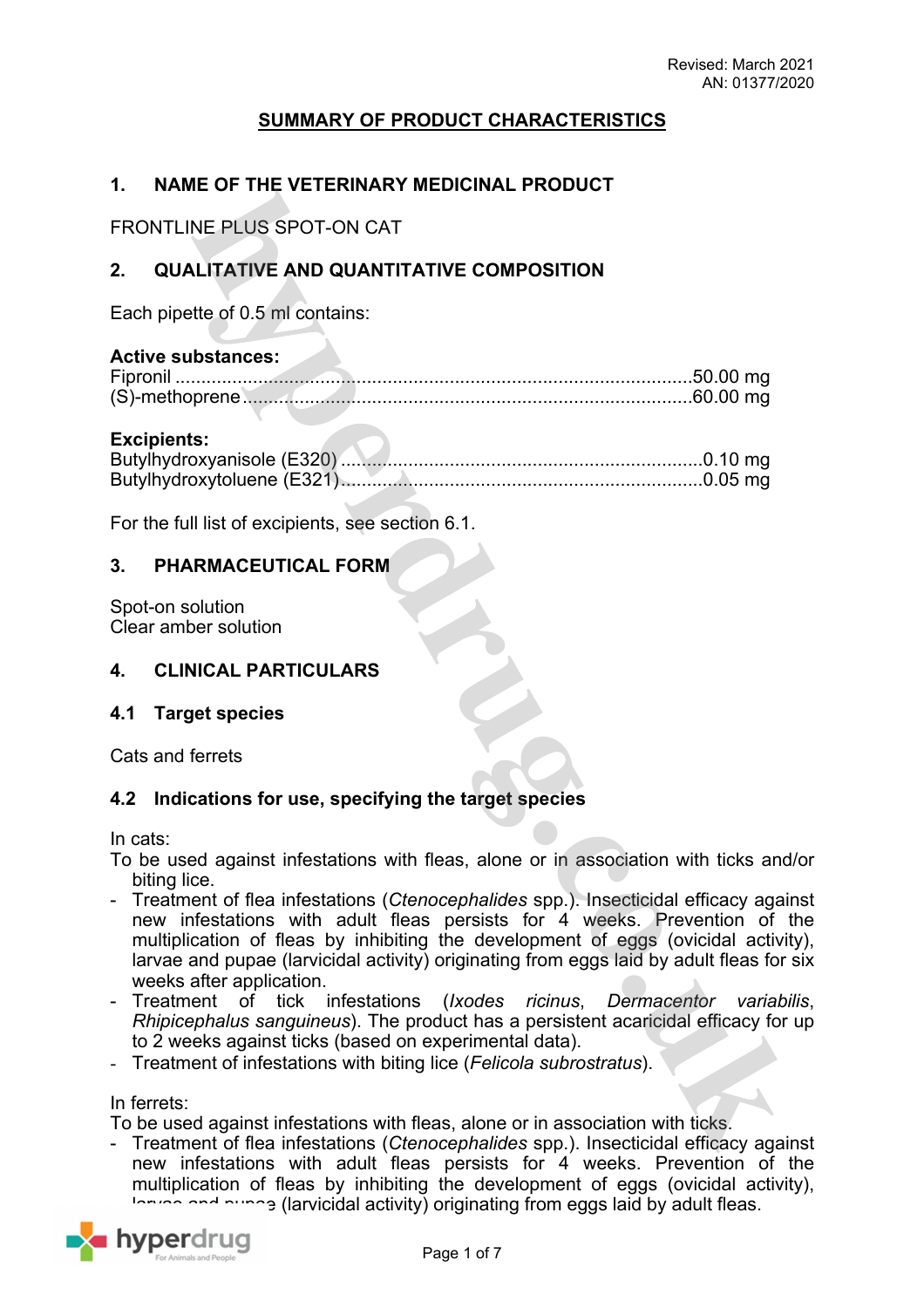- Treatment of tick infestations (*Ixodes ricinus*). The product has a persistent acaricidal efficacy for 4 weeks against ticks (based on experimental data).

# **4.3 Contraindications**

In the absence of available data, the product should not be used on kittens less than 8 weeks old and/or weighing less than 1 kg. The product should not be used on ferrets less than 6 months old.

Do not use on sick (e.g. systemic diseases, fever) or convalescent animals.

**Do not use in rabbits, as adverse reactions with even mortality could occur.** In absence of studies, the use of the product is not recommended in non-target species. Do not use in cases of hypersensitivity to the active substances or to any of the excipients.

## **4.4 Special warnings for each target species**

Avoid contact with the animal's eyes.

When treating infestations of parasites, all in-contact animals should be treated with an appropriate product at the same time.

## **4.5 Special precautions for use**

### Special precautions for use in animals

It is important to make sure that the product is applied to an area where the animal cannot lick it off and to make sure that animals do not lick each other following treatment.

No data on the effect of bathing/shampooing on the efficacy of the product in cats and ferrets are available. However, based on information available for dogs shampooed as from 2 days after application of the product, it is not recommended to bath animals within 2 days after application of the product.

There may be an attachment of single ticks. For this reason a transmission of infectious diseases cannot be completely excluded if conditions are unfavourable. Fleas from pets often infest the animal's basket, bedding and regular resting areas such as carpets and soft furnishings which should be treated, in case of massive infestation and at the beginning of the control measures, with a suitable insecticide and vacuumed regularly.

The potential toxicity of the product for kittens of less than 8 weeks of age in contact with a treated queen is not documented. Special care should be taken in this case.

Animals should be weighed accurately prior to treatment.

## Special precautions to be taken by the person administering the veterinary medicinal product to animals

Keep pipettes in original packaging until ready to use. In order to prevent children from getting access to used pipettes, dispose of used pipettes immediately. This product can cause mucous membrane, skin and eye irritation. Therefore, contact of the product with mouth, skin and eyes should be avoided.

If the product is accidentally swallowed, seek medical advice immediately and show to the physician.

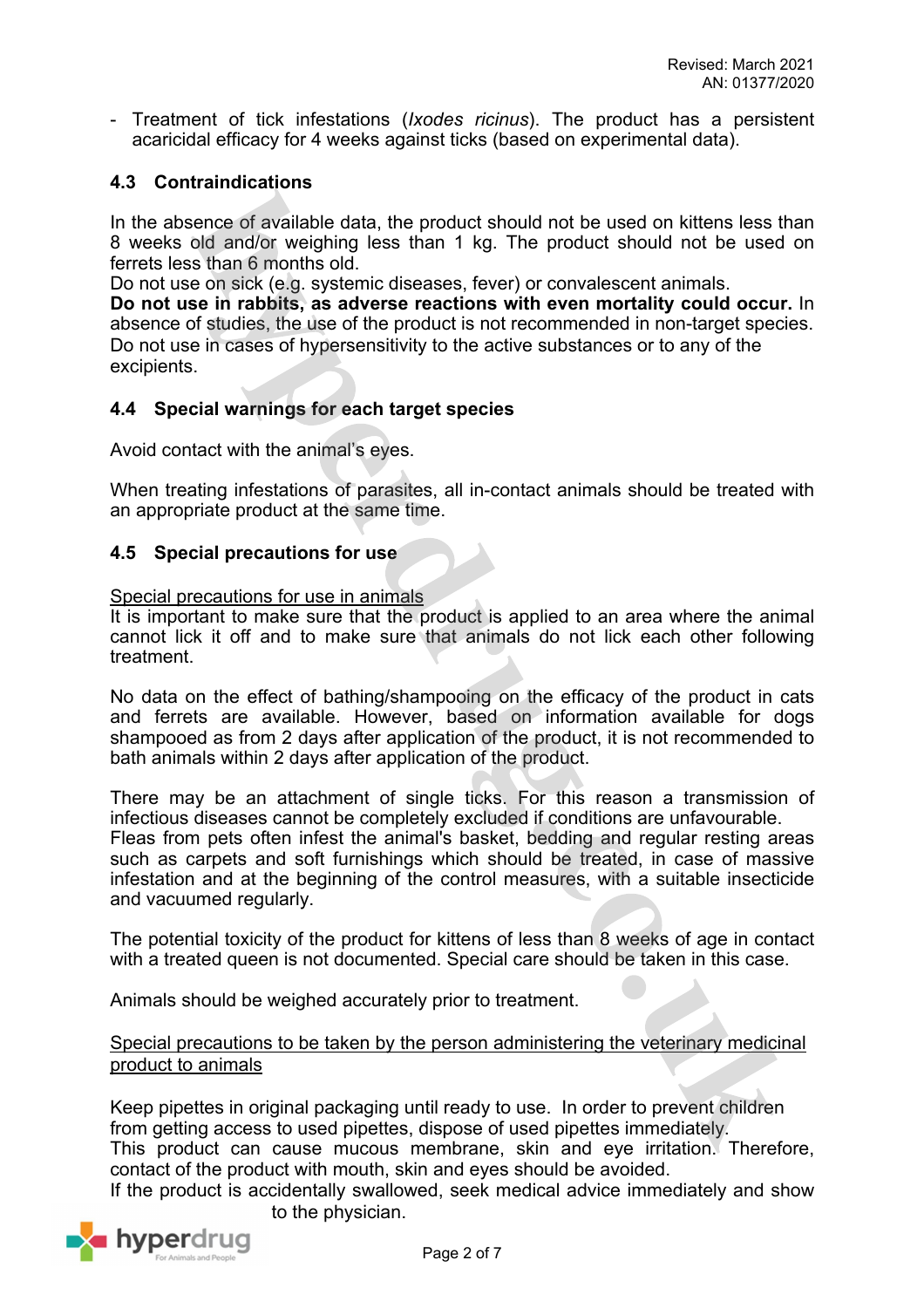People with a known hypersensitivity (allergy) to insecticides or alcohol should avoid contact with the product. Avoid contents coming into contact with the fingers. If this occurs, wash hands with soap and water.

After accidental exposure the eye should be rinsed carefully with pure water.

Wash hands after use.

Treated animals should not be handled until the application site is dry, and children should not be allowed to play with treated animals until the application site is dry. It is therefore recommended that animals are not treated during the day, but should be treated during the early evening, and that recently treated animals are not allowed to sleep with owners, especially children.

Do not smoke, drink or eat during application.

Other Precautions

The alcohol carrier may have adverse effects on painted, varnished or other household surfaces or furnishings.

### **4.6 Adverse reactions (frequency and seriousness)**

Do not overdose.

Among the very rare suspected adverse reactions, transient skin reactions on the application site (scaling, local hair loss, itching, redness) and general itching or hair loss have been reported after use. Excessive salivation, reversible nervous signs (increased sensitivity to stimulation, depression, other nervous signs) or vomiting have also been observed after use.

If licking occurs, a brief period of excessive salivation may be observed due mainly to the nature of the carrier.

The frequency of adverse reactions is defined using the following convention:

- very common (more than 1 in 10 animals treated displaying adverse reaction(s))

- common (more than 1 but less than 10 animals in 100 animals treated)

- uncommon (more than 1 but less than 10 animals in 1,000 animals treated)

- rare (more than 1 but less than 10 animals in 10,000 animals treated)

- very rare (less than 1 animal in 10,000 animals treated, including isolated reports).

### **4.7 Use during pregnancy, lactation or lay**

#### Cats

The product can be used during pregnancy. For treatment during the lactating period, see section 4.5.

**Ferrets** 

Laboratory studies in cats have not produced any evidence of teratogenic, foetotoxic or maternotoxic effects. The safety of the veterinary medicinal product has not been established in ferrets during pregnancy and lactation. Use only according to the riskbenefit assessment by the responsible veterinarian.

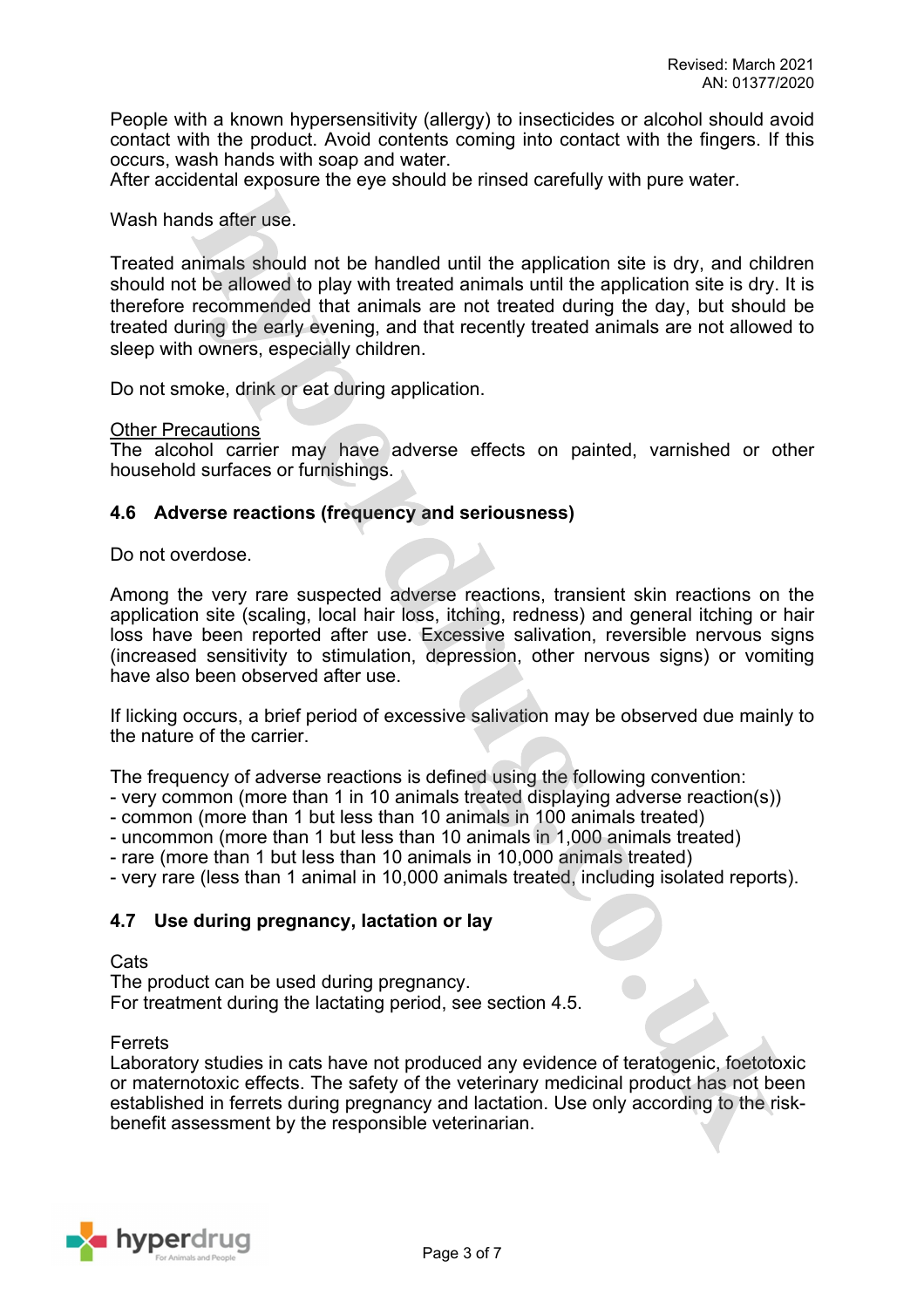## **4.8 Interaction with other medicinal products and other forms of interaction**

Do not use simultaneously with other flea products which are applied directly on to the animal.

## **4.9 Amounts to be administered and administration route**

For external use only – Spot-on application.

One pipette of 0.5 ml per cat, corresponding to a minimum recommended dose of 5 mg/kg for fipronil and 6 mg/kg for (S)-methoprene, by topical application to the skin. In the absence of safety studies, the minimum treatment interval is 4 weeks.

One pipette of 0.5 mL per ferret corresponding to a dose of 50 mg for fipronil and 60 mg for (S)-methoprene per ferret, by topical application to the skin. The minimum treatment interval is 4 weeks.

Method of administration:

Hold the pipette upright. Tap the narrow part of the pipette to ensure the contents remain within the main body of the pipette. Snap back the tip. Part the coat on the back of the animal at the base of the neck in front of the shoulder blades until the skin is visible. Place the tip of the pipette on the skin and squeeze the pipette several times to empty its contents completely and directly onto the skin in one spot.

## **4.10 Overdose (symptoms, emergency procedures, antidotes), if necessary**

The risk of experiencing adverse effects may increase with overdosing (see section 4.6).

In cats

No undesirable effects were observed in target animal safety studies in cats and kittens aged 8 weeks and older and weighing about 1 kg treated once a month at five times the recommended dose for six consecutive months.

Itching may occur following treatment.

Overdose application of the product will cause a sticky appearance of hairs at the treatment spot. However, should this occur, it will disappear within 24 hours post application.

In ferrets

In ferrets aged 6 months and older and treated once every 2 weeks for four treatments, at five times the recommended dose, body weight loss was observed in some animals.

### **4.11 Withdrawal period(s)**

Not applicable.

### **5. PHARMACOLOGICAL PROPERTIES**

Pharmacotherapeutic group: Ectoparasiticides for topical use incl. insecticides QP53. ATC vet code: QP53AX65.

The product is an insecticidal and acaricidal solution for topical use, containing an association of an adulticidal active ingredient, fipronil, in combination with an ovicidal ingredient, (S)-methoprene.<br> **hypercirug** 

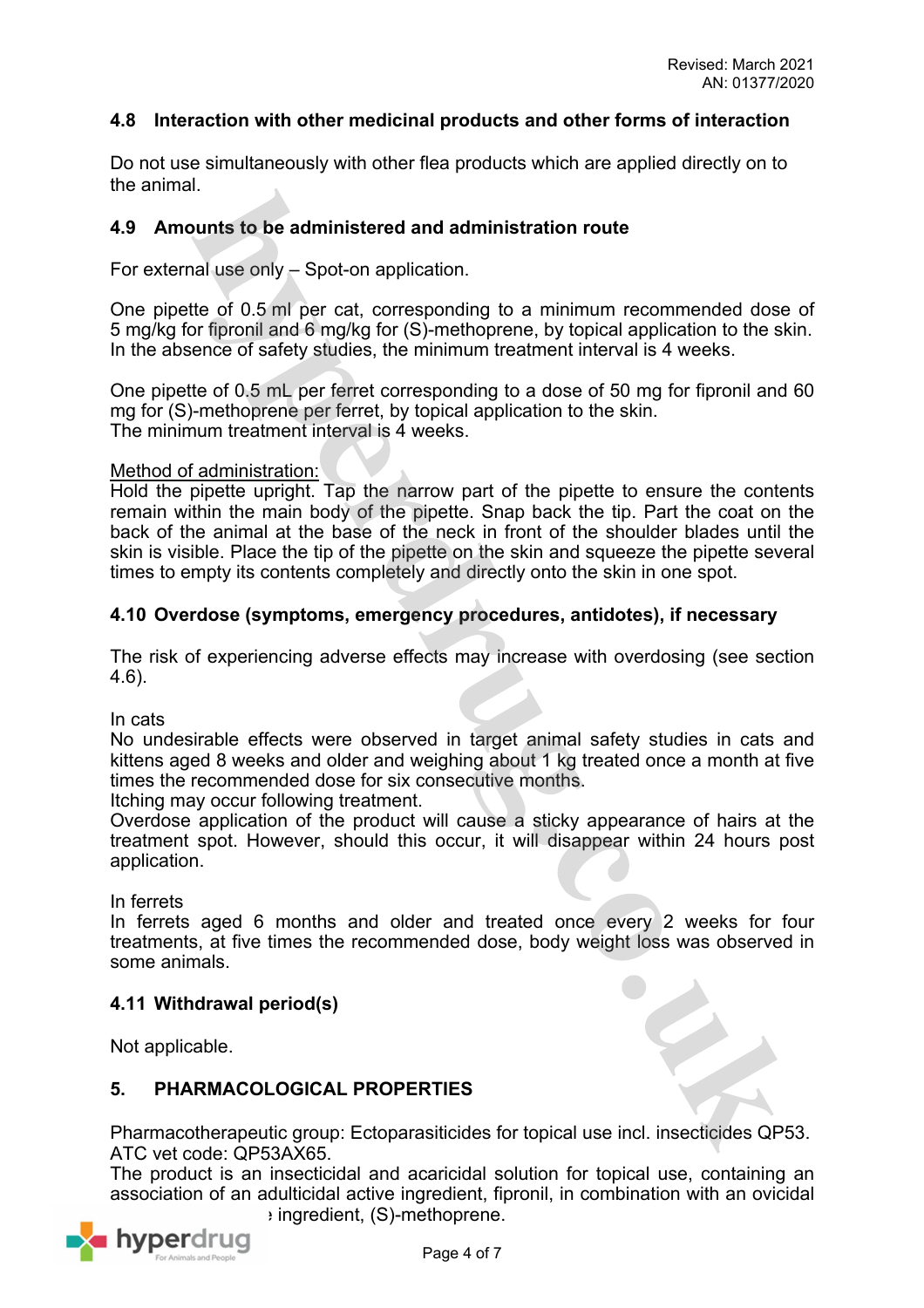## **5.1 Pharmacodynamic properties**

**Fipronil** is an insecticide and acaricide belonging to the phenylpyrazole family. It acts by interacting with ligand-gated chloride channels, in particular those gated by the neurotransmitter gamma-aminobutyric acid (GABA), thereby blocking pre- and postsynaptic transfer of chloride ions across cell membranes. This results in uncontrolled activity of the central nervous system and death of insects or acarines. Fipronil kills fleas within 24 hours, ticks (*Dermacentor variabilis, Rhipicephalus sanguineus, Ixodes scapularis, Ixodes ricinus, Haemaphysalis longicornis, Haemaphysalis flava, Haemaphysalis campanulata*) and lice within 48 hours post-exposure.

**(S)-Methoprene** is an insect growth regulator (IGR) of the class of compounds known as juvenile hormone analogues that inhibit the development of immature stages of insects. This compound mimics the action of juvenile hormone and causes impaired development and death of the developing stages of fleas. The on-animal ovicidal activity of (S)-methoprene results from either direct penetration of the eggshell of newly laid eggs or from absorption through the cuticle of the adult fleas. (S)-methoprene is also effective in preventing flea larvae and pupae from developing, which prevents contamination of the environment of treated animals with the immature stages of fleas.

## **5.2 Pharmacokinetic particulars**

Studies of metabolism of fipronil have demonstrated that the major metabolite is the sulfone derivative of fipronil.

(S)-methoprene is extensively degraded into carbon dioxide and acetate that are subsequently incorporated into endogenous materials.

The pharmacokinetic profiles after topical application of fipronil and (S)-methoprene in combination were studied in cats in comparison to intravenous dosing of fipronil or (S)-methoprene alone. This established absorption and other pharmacokinetic parameters under conditions mimicking clinical practice. The topical application, with additional potential oral exposure from licking, resulted in overall systemic absorption of fipronil (18%) with a mean maximum concentration  $(C_{\text{max}})$  of approximately 100 ng/ml fipronil and 13 ng/ml of fipronil sulfone in plasma.

Peak fipronil plasma concentrations are rapidly attained (mean  $t_{max}$  approximately 6 h) and decline with a mean terminal half-life of approximately 25 h.

Fipronil is slightly metabolised to fipronil sulfone in cats.

Plasma concentrations of (S)-methoprene were generally below the limit of quantitation (20 ng/ml) in cats after topical application.

Both (S)-methoprene and fipronil, together with its major metabolite, are welldistributed in the haircoat of cats within one day after application. The concentrations of fipronil, fipronil sulfone and (S)-methoprene in the hair coat decrease with time and are detectable for at least 59 days after dosing. Parasites are killed through contact rather than by systemic exposure.

No pharmacological interaction between fipronil and (S)-methoprene was noted.

The pharmacokinetic profile of the product has not been investigated in ferrets.

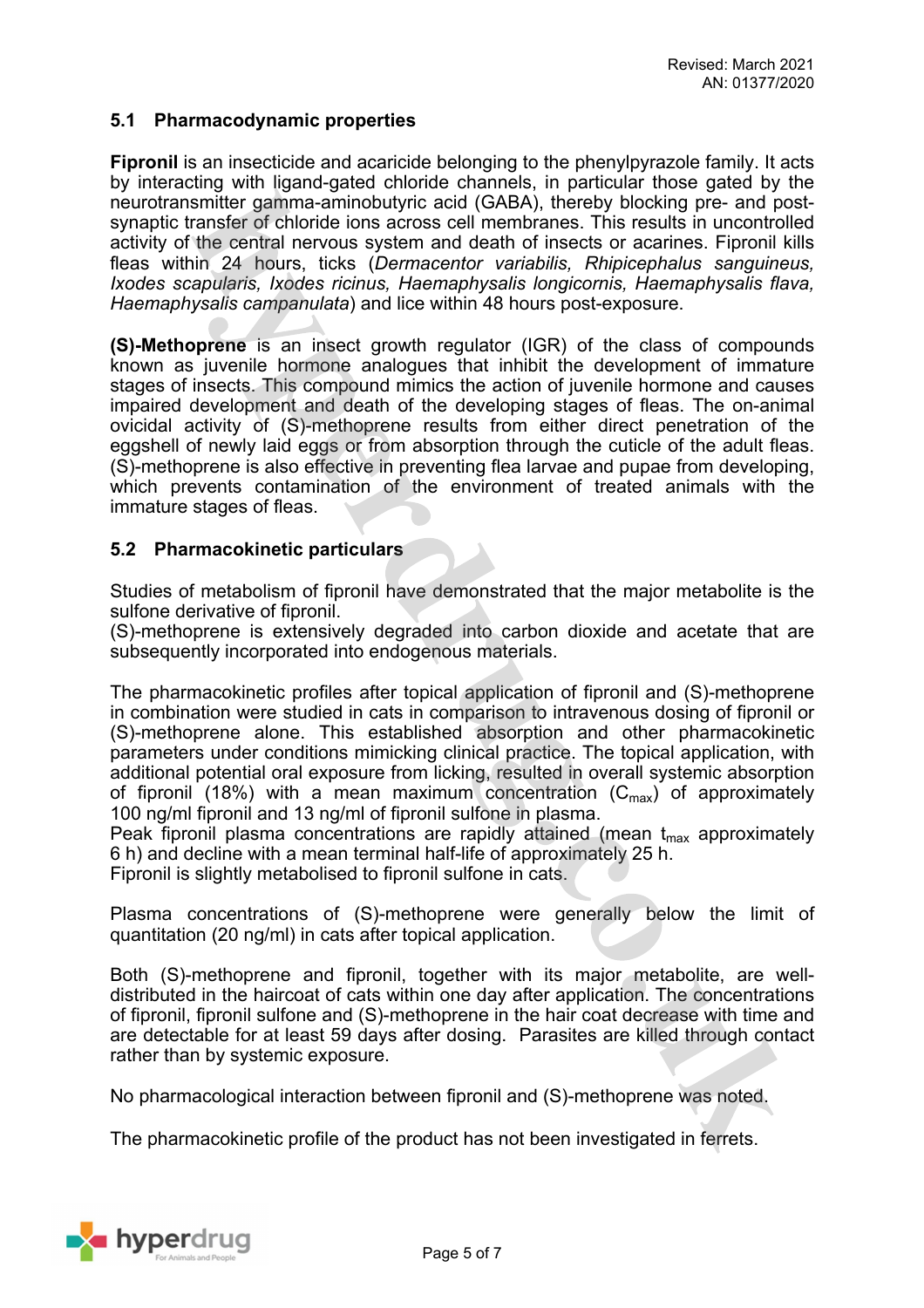## **6. PHARMACEUTICAL PARTICULARS**

## **6.1 List of excipients**

Butylhydroxyanisole (E320) Butylhydroxytoluene (E321) **Ethanol** Polysorbate 80 (E433) Povidone Diethylene glycol monoethyl ether

## **6.2 Major incompatibilities**

None known.

## **6.3 Shelf life**

Shelf life of the veterinary medicinal product as packaged for sale: 3 years

## **6.4 Special precautions for storage**

Do not store above 30°C. Store in the original package.

## **6.5 Nature and composition of immediate packaging**

Nature of primary packaging

A green pipette composed of a heat-formed shell (polyacrylonitrile-methyl acrylate copolymer in contact with the solution / polypropylene) and a film (polyacrylonitrilemethyl acrylate copolymer in contact with the solution / aluminium / polyethylene terephthalate).

Or

A green pipette composed of a heat-formed shell (polyethylene in contact with the solution / ethylene vinyl alcohol / polyethylene / polypropylene / cyclic-olefincopolymer / polypropylene) and a film (polyethylene in contact with the solution / ethylene vinyl alcohol / polyethylene / aluminium / polyethylene terephthalate).

### Sales presentation(s)

Blister card of 1 x 0.5 ml pipette with a scored tip

Box of 1 blister card of 1 x 0.5 ml pipette with a scored tip and two empty blister spaces

Box of 1 blister card of 3 x 0.5 ml pipettes with a scored tip

Box of 1 blister card of 4 x 0.5 ml pipettes with a scored tip

Box of 2 blister cards of 3 x 0.5 ml pipettes with a scored tip

Not all pack sizes may be marketed.